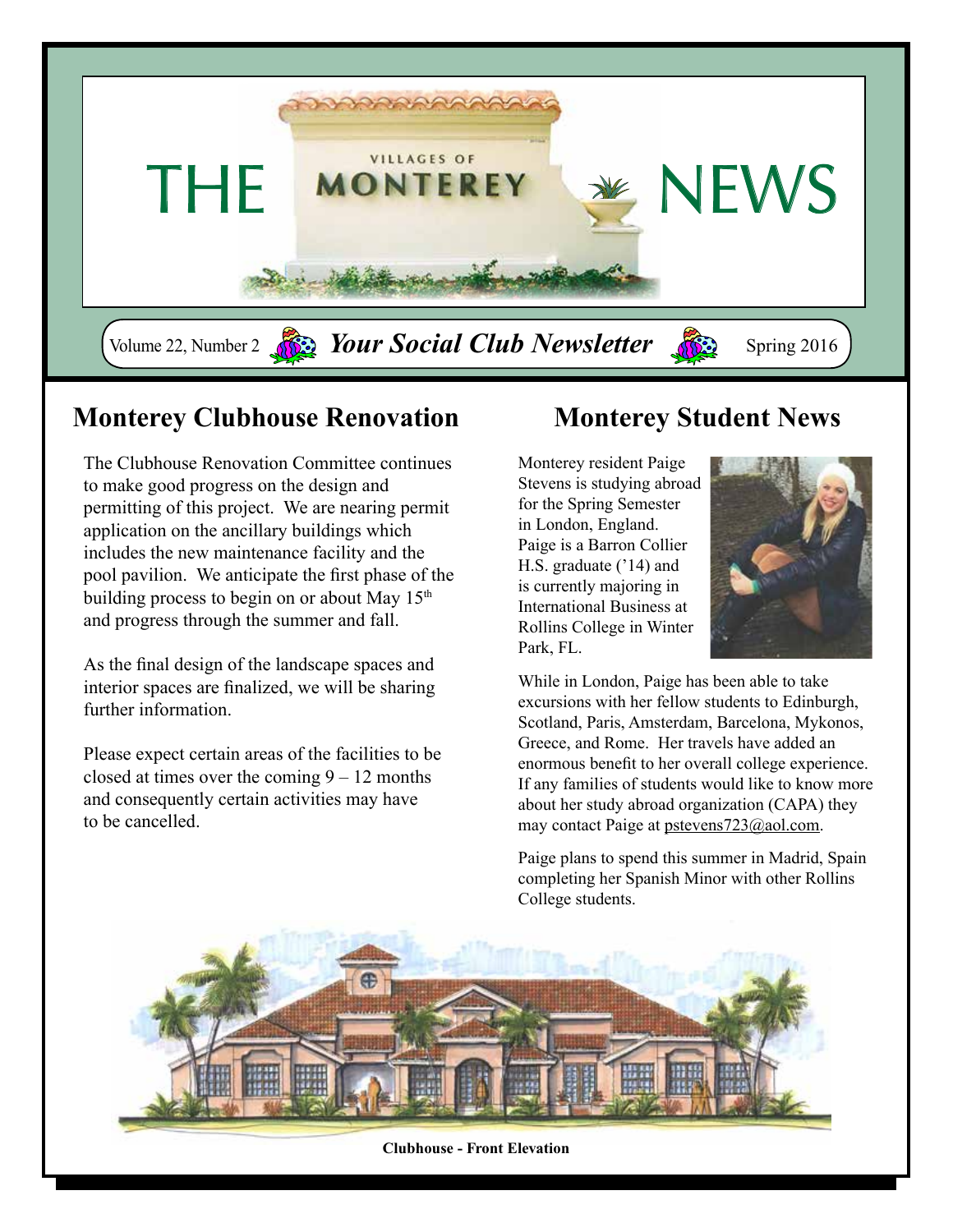#### *Your Social Club Newsletter* **Monterey News**









Photo Naples Daily News

#### **Naples Player Chooses Florida**

Former Barron Collier top National USTA Junior and Naples Daily News "Player of the Year", **Victoria Emma** will be attending the University of Florida to play tennis. Currently a student at Sanchez-Casal Academy, she has been traveling the world competing in International Tennis Federation events. Currently ranked #227 Girls Player in the World, Emma recently returned from matches in Argentina and Paraguay. Congratulations to Victoria on her college choice.

#### **Monterey Star Earns ACC Top Honor**



Photo Naples Daily News

**Brett Clark**, Monterey resident, Captain of North Carolina's Tennis Team, recently earned the ACC Conference Men's Tennis Player of the Week for beating both Indiana and North Carolina State in #1 doubles. Brett and his partner, Robert Kelly, have been ranked #1 Doubles Team in National Collegiate Tennis. His team, North Carolina, is currently #1 US, also. Congratulations to Brett and his teammates.

## **Barron Collier Boys Tops in Tennis**

The B.C. Boys Tennis Team finished its regular season undefeated by beating Naples 5-2. Leading players for B.C. were **Phillippe Nino, Bjorn Rosenquist, Tyler Twente, Seth Loerzel, and Bradley Pinosky**. On March 29, Barron Boys reclaimed the District 12-3A Title at the Three Oaks Tournament. B.C. went on to beat Venice in the Regional Semi-Finals in early April. Good luck to all Barron Players.

### **Head Pro Court News**

**John Jerome** continues to be busy on the Court with lessons for both adults and juniors. Four of John's former students are now playing Varsity Tennis at Barron Collier High School, this season. They are: **Sarah Metcalf, Lindsey Asher, Elizabeth Groenings, and Sammy Roth**. Congratulations girls. John will be traveling to Jamaica in April, looking to gain a World Ranking in the Men's 50's Singles. Good luck, John.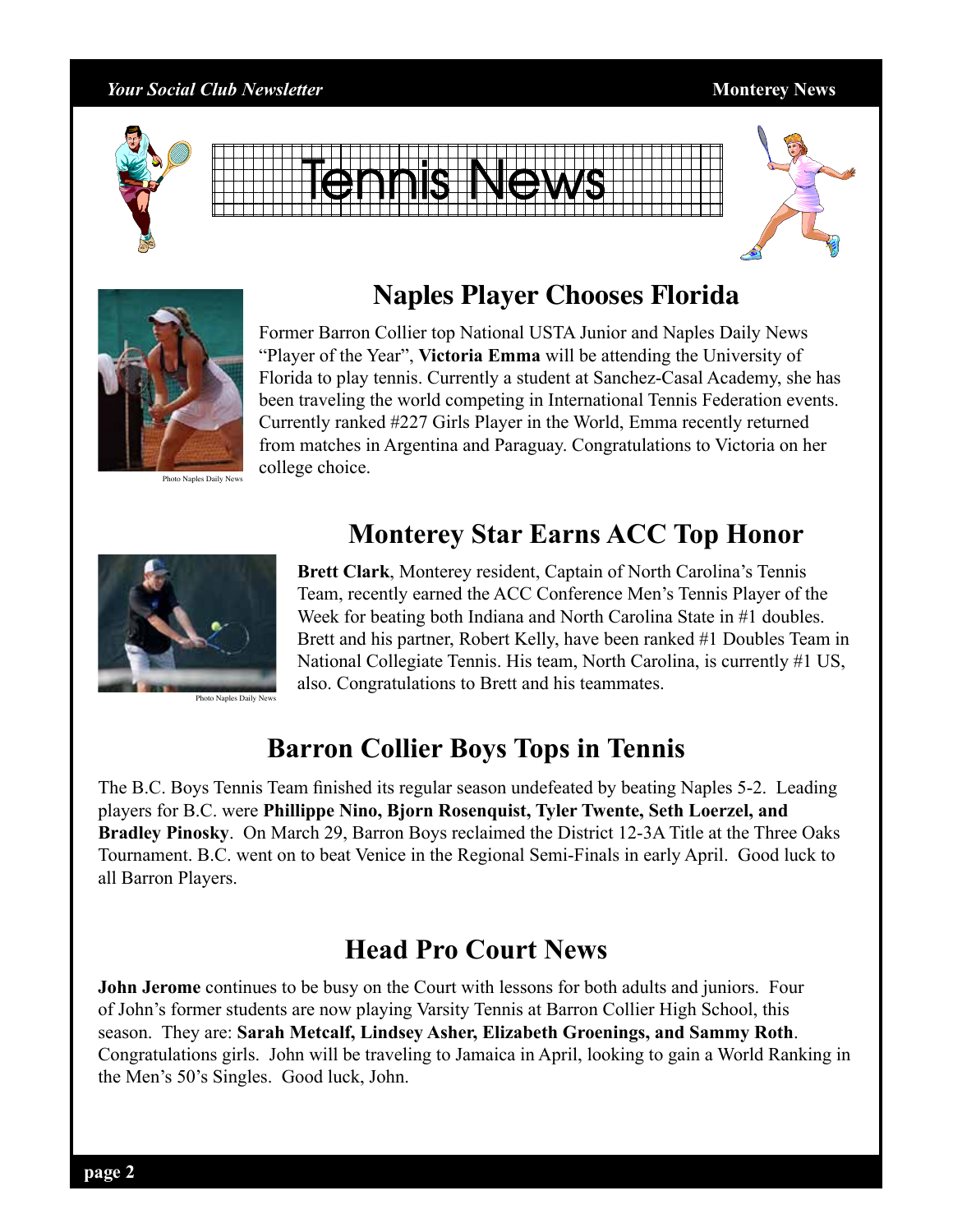### **Community School Soccer Captures District**



The Community School Boys Soccer Team District 1 winners, cruised to an 8 – 1 victory over Out of Door Academy in the Regional Quarterfinals. The Seahawks moved to Bradenton for the Semi-Final against St. Stevens Episcopal. No results are available. Junior stars for the Community have been **William Crowell** and **Aaron Harris**. Congratulations to a fine Community School Team.

### **B.C. Winter "Players of the Year"**

Barron Collier did well with its Winter Team "All Area Players of the Year." Earning "All Area' in Girls Basketball were **Brittany Holmes** and **Megan Mosback**; Boys Basketball, **James Harris**; Girls Soccer, **Sierra Rincon** and **Olivia Buschle**; Boys Soccer, **Hernando Valencia-Parra**; Wrestling, **Jack Simpson** at 195, **Jamel Davis** at 220. Congratulations to these excellent B.C. "All Area" Players.

#### **B.C. Girls Lacrosse Off to Fast Start**

Barron Collier's traditionally strong Girls Lacrosse team is off to a fast start in March. Monterey resident and star forward, **Emily Browne**, led the Barron team's win against Golden Gate 17-1 with 3 goals. **Cami Lange** also had 4. In B.C.'s blowout of Naples high 21-8, Emily scored 7 goals. Congratulations to Emily and her BC team.

## **B.C. Claims 6A-12 Basketball Crown**

District Champion Barron Collier's Girl's Basketball team excelled in a tight 37-30 victory over Golden Gate to win the 6A-12 District title. **Brittany Holmes** scored 18 points, to extend BC's streak to seven straight District Championships. Congratulations to Brittany and the rest of her teammates. Community School (22-2) beat St. John Neumann 59-28 to earn its  $12<sup>th</sup>$  straight District title, also.

#### **~ Teenage Assistance ~**

Monterey young people and newly qualified Red Cross certified sitters wishing to offer their services to Monterey families are:

**Nora Vedder,** (15), Safe Sitter, (331-1429) **Aynsle Rasmussen**, (16), American Heart (596-7495) **Katherine Duke**, (16), Pet Sitting (249-9214) **Sidney Trexler**, (14), Baby/Pet Sitting (370-7431) **Alex Rowe**, (12), Baby/Pet Sitting (331-9934)

**Ava Parraro**, (12), Baby Sitting, Mother's Helper (250-5010) **Emily Cohen**, (12), Baby Sitting, Mother's Helper (273-5087) **Kaitlyn Corsarie**, (12), Baby Sitting, Mother's Helper (963-8537) **Hannah Oakes**, (12) Baby/Pet Sitting (592-9024) **Olivia Warner**, (12), Baby/Pet Sitting (370-7431)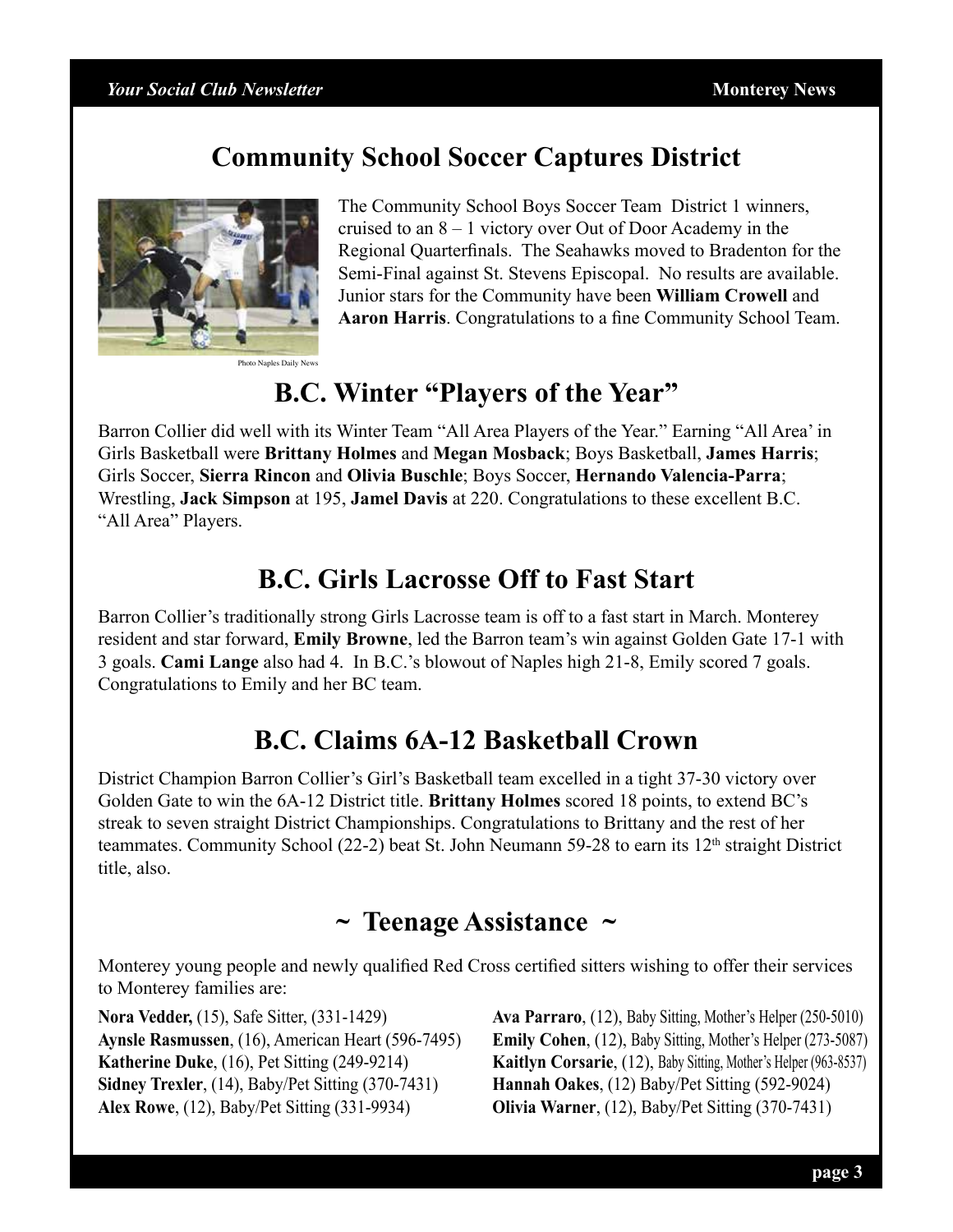#### *Your Social Club Newsletter* **Monterey News**



# **Monterey Summer Sports Camp for 2016**



Monterey's outstanding Summer Sports Camp for Monterey children is entering its 23rd year. This fine day camp is designed for children  $4 - 12$ , both boys and girls, and is held June and possibly August mornings,  $9 - 12$ pm. **Sign up is Tuesday, April 12, from 6 - 8 pm at the Clubhouse.** 

Weekly sessions are as follows:

Session 1: June  $6 -$  June 10 (Mon – Fri); Session 2: June  $13 -$  June  $17$  (Mon – Fri) Session 3: June 20 – June 24 (Mon – Fri); August Sessions – Pending Renovation

Our Summer Camp Director will continue to be **Jackie Hoggatt** (YMCA, Naples High and Monterey trained) and her staff. Children's activities will be varied, with instruction in swimming, water safety, tennis, basketball, volleyball, soccer, bicycle safety and crafts. Activities will be subject to Clubhouse renovation plans.

The last Friday of each session includes a Weekly Olympics where all Campers compete in skills learned during the week. The Camp emphasizes teamwork and sportsmanship, regardless of age, size or gender.













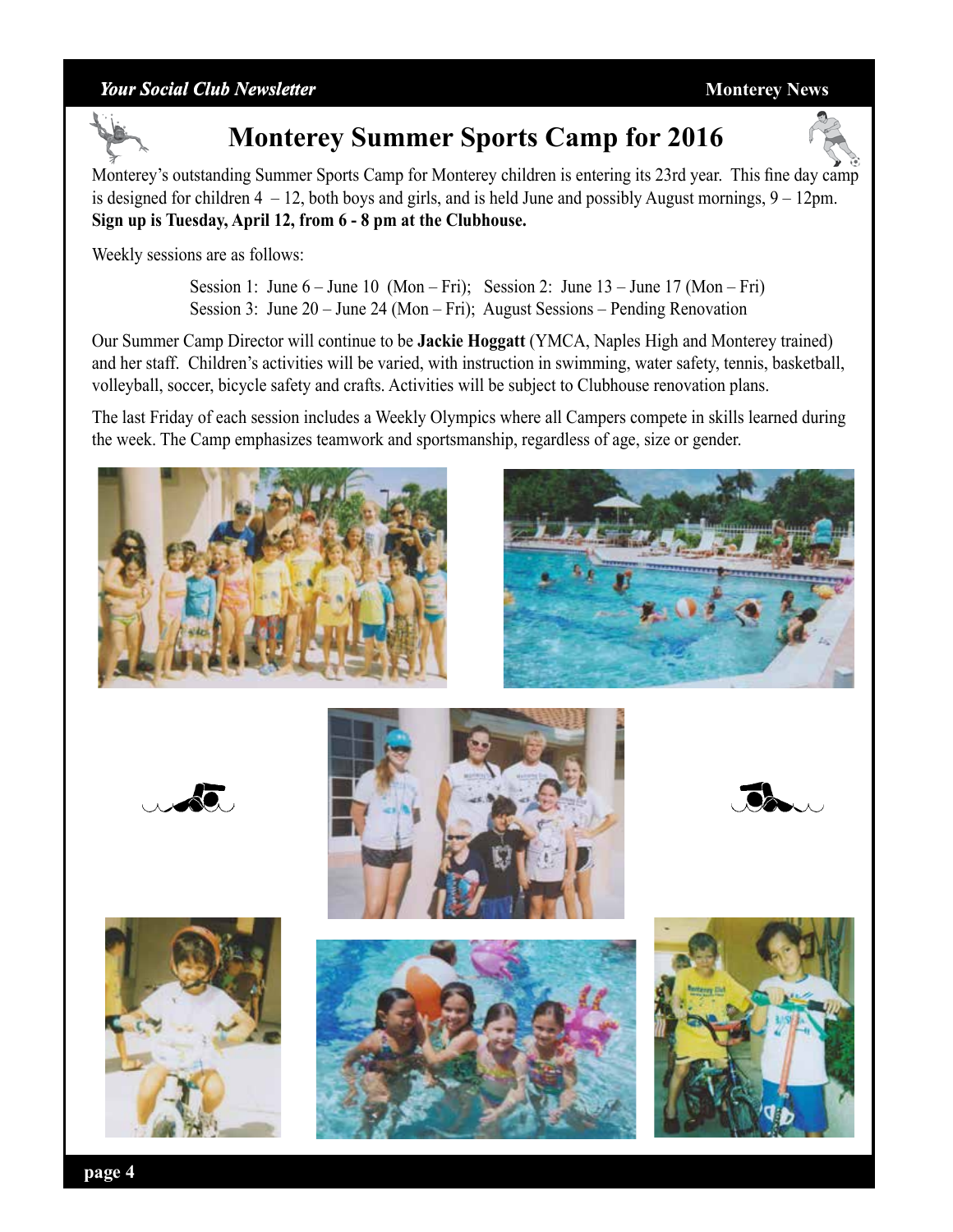

### **Monterey Swim Team Starts its 23rd Season**



Monterey's Award Winning Swim Team, the MonteRays, will have its "Signup and Meet the Coaches" evening **Tuesday, April 12, from 6 – 8 pm at the Clubhouse**. The year's team will have an expanded meet schedule with home meets scheduled at Norris Pool (Community School) on Livingston Road and 1 at Monterey. Practices start May 23, with the League Championships on August 11<sup>th</sup>. In 2014 and 2015 the MonteRays captured 2nd Place at the League Championships.

With great coaches and eager swimmers, the MonteRays Team, ages  $5 - 14$ , for both Monterey boys and girls, went Undefeated in Dual Meets for 11 years. Afternoon Practices will be 3 times per week, Monday, Tuesday, Thursday, with Meets on Saturday mornings. Some practices may be subject to Clubhouse renovation. Age group practices are:

| Ages: $5's$ |          | $4:30 - 5:00$ | $-6$ 's           | $5:00 - 5:30$ |
|-------------|----------|---------------|-------------------|---------------|
|             | $7/8$ 's | $5:30-6:00$   | $9/10$ 's & $11+$ | $6:00 - 6:30$ |

Team coaches will continue to be: Head Coach, **Laura Watkins** (239-272-1115); Assistant coaches, **Jackie Hoggatt, Conner Heslin**, and coach/mentor, **Tyler Day**. All Monterey children are welcome regardless of ability. Team participants qualify for swim meet awards, during and at the end of the Season. The Team Awards Night will be in late August. Come sign up and watch your kids have fun.

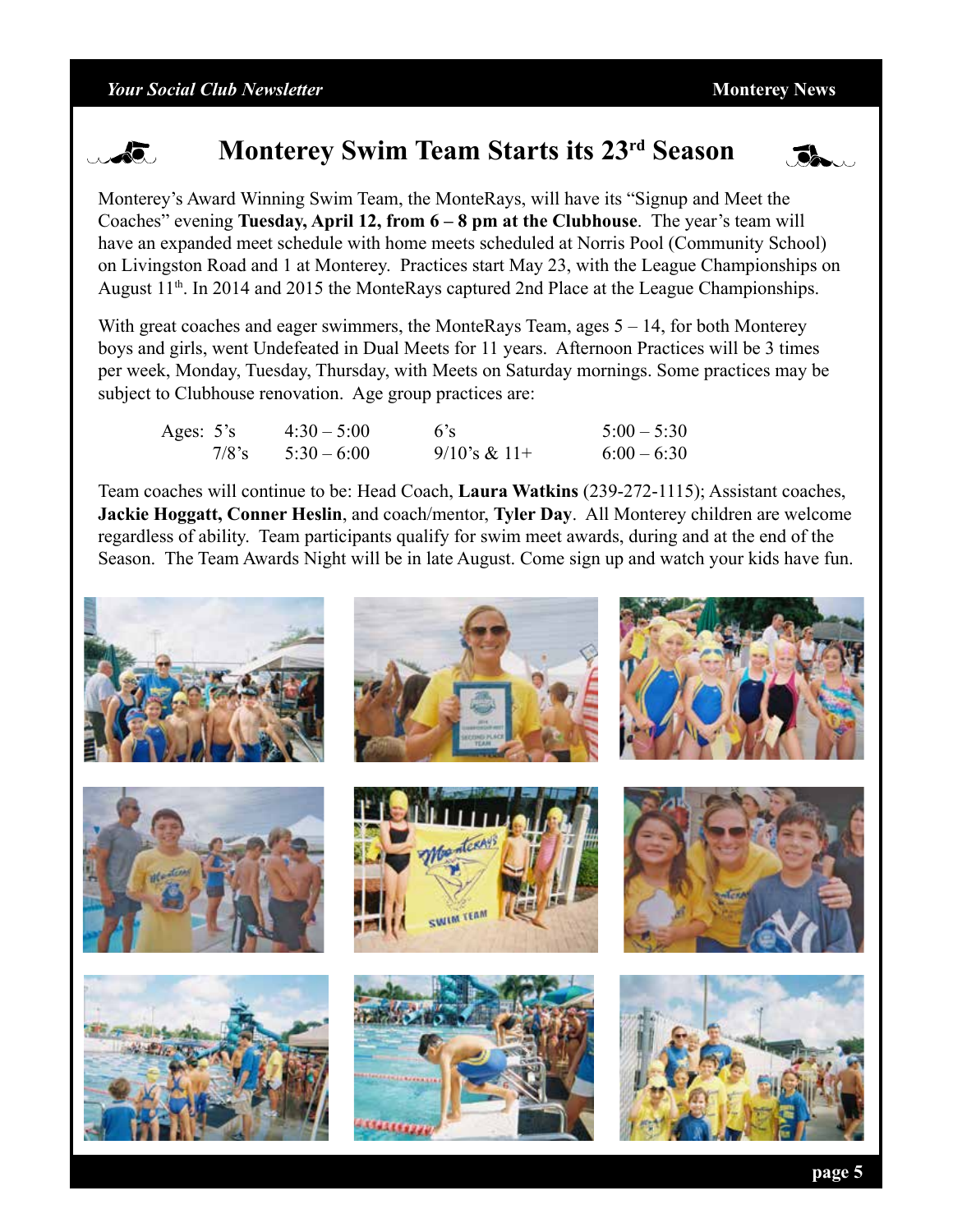#### **Grace Dowling Leads Tennis Team**



Monterey's own **Grace Dowling** led the Lake Forest College (Chicago) Tennis Team to a Conference Championship and an NCAA berth this spring. The Lake Forest College senior Captained the Foresters to a 14-5 record this season and is the winningest Doubles player in the school's history. A Two Time Conference Champ, she was named Academic All-Conference, with a 3.2 G.P.A. in Communication and Spanish majors. Grace also Captained the Barron Collier Girls Team to the Florida State Championship in 2012. We wish Grace good luck and congratulations on a fine tennis career, which all started right here on the Monterey Courts.

### **Recent Monterey Home Sales**

| Address              | <b>BR/BA</b> | <b>List Price</b> | Sale Price  |
|----------------------|--------------|-------------------|-------------|
| 2105 Mission Dr      | 3/2          | \$629,000         | \$600,000   |
| 8058 Vera Cruz Way   | 6/5          | \$645,000         | \$620,000   |
| 8143 Las Palmas      | 4/3          | \$699,997         | \$670,000   |
| 7693 Ponte Verde Way | 3/2          | \$699,000         | \$675,000   |
| 8144 Las Palmas      | 4/4          | \$859,000         | \$835,000   |
| 7693 Santa Cruz Ct   | 5/5          | \$1,085,000       | \$1,015,000 |
| 7697 Santa Cruz Ct   | 4/4          | \$1,285,000       | \$1,187,500 |

This update of recent Monterey Home Sales is provided by Monterey resident and J. R. Wood Properties Realtor, **Jocie Jandovitz**.

#### **"Quote of the Month"**

"I think that helping children to be successes in life is very important. They are our future." – **Myra Janco Daniels**

### **Monterey Doctor Opens Y Children's Clinic**



Two years in preparation, the Naples YMCA opened its new Nichols Pediatric Center, headed by Monterey resident, **Dr. Todd Vedder** (right, with donor Jerry Nichols) on March 29. The Center will offer primary and behavorial health care together with pediatric services for YMCA and Naples Community children. Best wishes, Todd and the Y, from your Monterey neighbors.

Photo Naples Daily News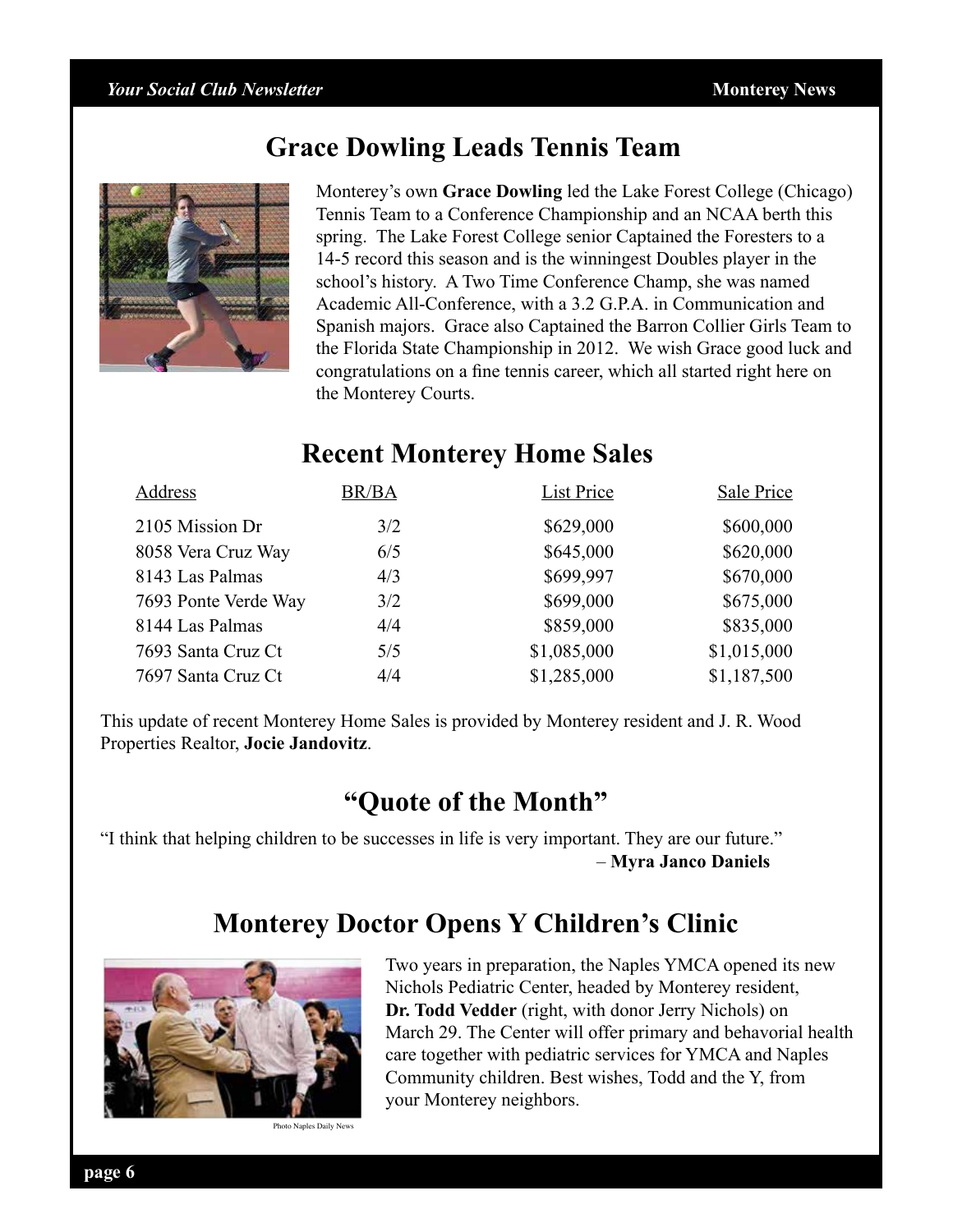# **~ Management And Association Business ~**

Hello Everyone. I have a few things I'd like to remind everyone about:

- **Gate Data Input** If anyone has a guest they'd like to add on their permanent guest list, this information needs to be in writing and emailed or mailed to me. If it's a one-time guest, then a quick phone call to the Guardhouse will work. Just as a reminder, there are two phone numbers. **239-566-7237** is to leave a message only and you will not be able to speak to the Guard on duty. **239-631-5654** is to speak to the Guard on duty, if you want to notify them of a guest.
- **Owners who have renters** If your renters need a Transponder, I need the following:
	- 1. Copy of lease.
	- 2. Permission in writing from owner to allow renters to purchase Transponders.
	- 3. Renter needs to fill out the Gate Data Form and list vehicle information.

 Renters Transponders will be deactivated upon the expiration of the lease. This way we can help to better control who enters our Community.

- **Roofs** need to be cleaned as part of a routine maintenance on your property. Now is a good time to clean your roofs if you haven't done so already. I'll be going around very soon to address all roofs and lawns and will be sending out reminder letters, as appropriate.
- **Pick-Up Trucks** are prohibited from being parked outside overnight. Please be sure to park your truck in your garage or off property overnight.
- **Landscape Maintenance** now is a perfect time to address the bare spots in your grass and trim your trees. Please be conscious of your neighbor's property. Just because your trees aren't affecting your house, doesn't mean they may not be affecting your neighbor's. Also, please be sure to keep your trees trimmed away from the FPL lights that help light up the streets and sidewalks at night.
- **A.R.B.** before you "change" anything on the exterior of your home, including painting, it needs to be approved by your **Association's Architectural Review Board**. Every Association has some sort of application process and form in place that owners need to follow, if they want to make any changes to the exterior of their property. These processes are put in place to help the overall aesthetics of your Community. Please be sure to call or email me, if you have any questions. Remember: I have your appropriate A.R.B. Form. **When in doubt, fill it out!**
- **Parking** on the street overnight is prohibited. Please be sure to use your driveway, be safe and keep the streets cleared of cars or trucks.

**If you have any questions, suggestions or problems, please contact me: Mark Williams, Community Manager** Southwest Property Management, Inc.

1044 Castello Drive, Suite 206, Naples, FL 34103 (239) 261-3440 Ext. 140 Email: MWilliams@swpropmgt.com